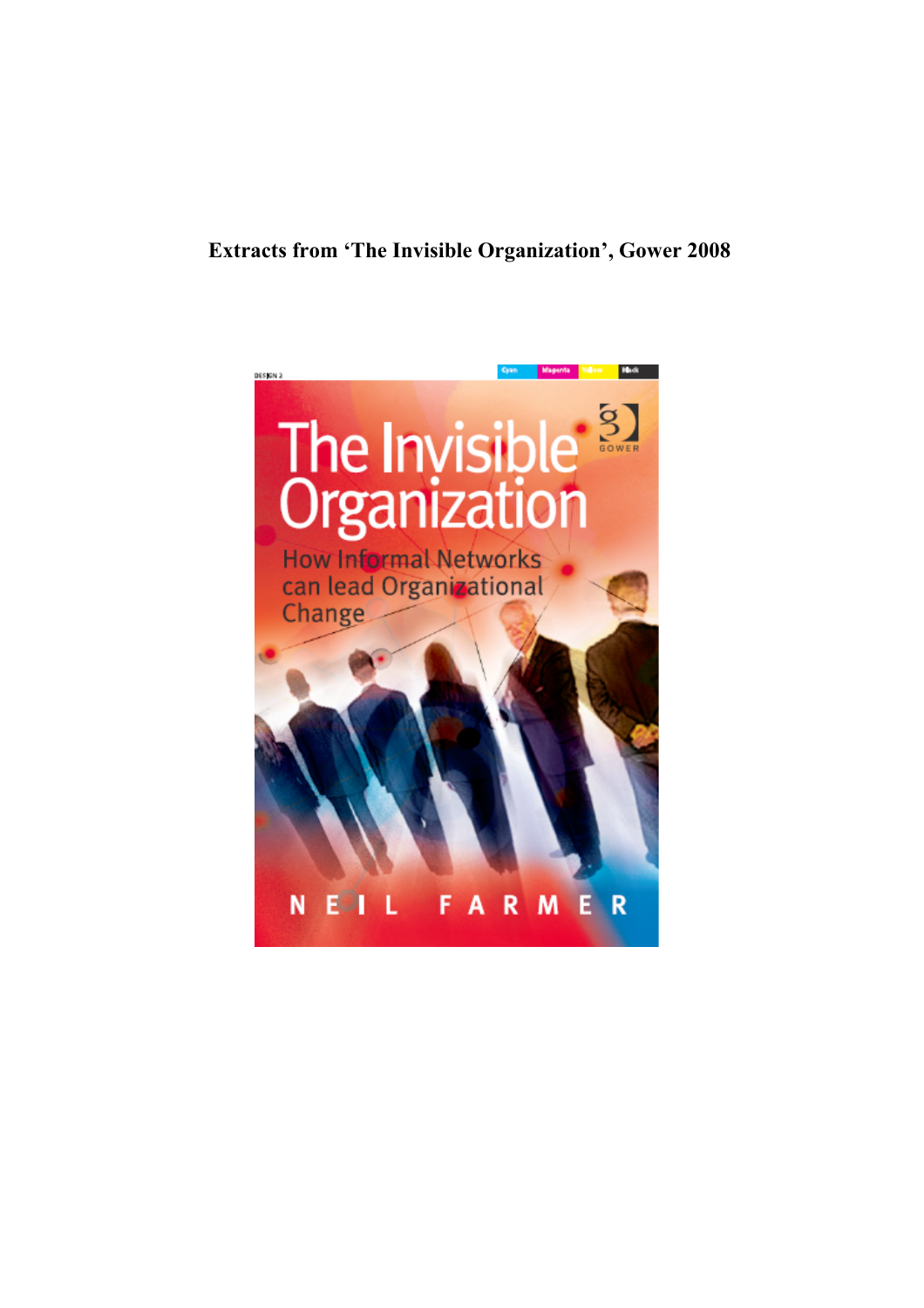

# **Figure H1: Typical patterns within informal networks**

organisational 'scans', ranging from the identification of key i nfluencers, through communication, knowledge and data sources and value -added patterns, to problem identification and analysis. Changes in specific analysis patte rns over time can indicate the success or otherwise of interventions/remedial acti ons.

**Software used: Magus Networker**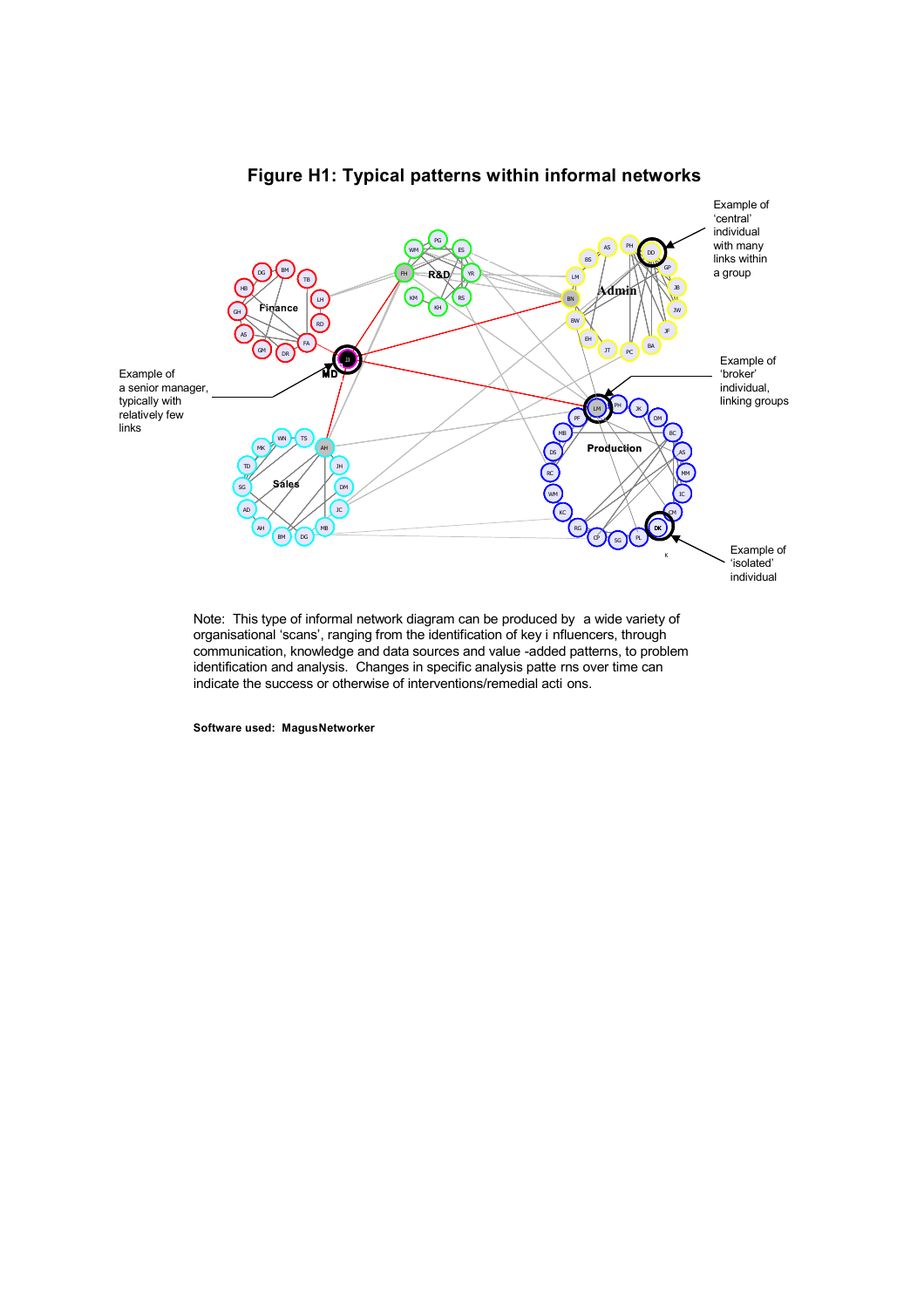# **'The Invisible Organisation' – highlights of the book**

Unlike the formal leadership structure of a traditional organisation chart, in reality, there is not a single or small group of leaders in organisations but lots of them. Some leaders influence the views of many people and some of just one or two, influencing and 'leading' at all levels across your organisation. The CEO, senior management team and all of the formal management hierarchy put together can probably identify less than a third of these dispersed 'leaders' and the management team's combined power to influence represents less than 20% of the total potential influencing capability across all employees. More than three quarters of the leaders in your organisation are probably not in the management hierarchy at all!

In addition to informal leaders, there are individuals who play key informal roles in intergroup communications, act as sources of internal knowledge and external business intelligence, generate innovative ideas and have largely untapped access to a variety of internal and external insights through their informal personal networks.

This is 'The Invisible Organisation': a world of influencers and informal employee networks that most accurately reflects the 'real world' in your business.

The fundamental idea behind this book is that business can best be managed through a balanced implementation of formal and informal networks. The formal networks are represented by organisation charts, business processes, systems and formal procedures. The informal networks are made up of an array of ingredients: influence networks, communication networks, knowledge networks; even sub-networks of individuals experiencing bad behaviours, process problems or missed opportunities. All your previous business designs have been based on management control through formal networks alone. For the first time, CEOs and senior managers can now seek to design and build their organisations by using the most effective mix of both the formal and informal elements – by getting the balance right.

Until the late 1990s, the practical use of informal networks was inhibited by difficulties in accuracy and reliability in two main areas:

- Identifying the key influencers at all levels across an organisation: those who are both highly influential and by nature change-positive, or at least open-minded on change.
- Identifying informal networks where sensitive information is required, particularly where named individuals are failing to perform effectively.

The breakthrough came when iterative interviews were used to identify accurately relevant key influencers at all levels. (This process begins by interviewing known change champions, getting their views on change-positive and open-minded influencers and then progressively repeating the interview process across the organisation – with only the individuals mentioned being interviewed at each successive stage, until no new names emerge. This eliminates major distortions inherent in representative sampling due to the inputs of change-negative and disinterested individuals.) Once the key influencers at all levels are known, they are then selectively engaged to guide the questionnaire design, sample selection and results analysis process that results in much more accurate and relevant informal networks being uncovered.

The implications, particularly for programme and project management, business innovation and productivity are profound – as selected informal leaders drive effective change and informal employee networks increasingly determine who works on innovation and who does not. Wishful thinking about employee 'engagement' is replaced by practical actions and real changes in roles and responsibilities. Informal employee networks determine how work is organised and 'who does what', both in specific projects and in local management.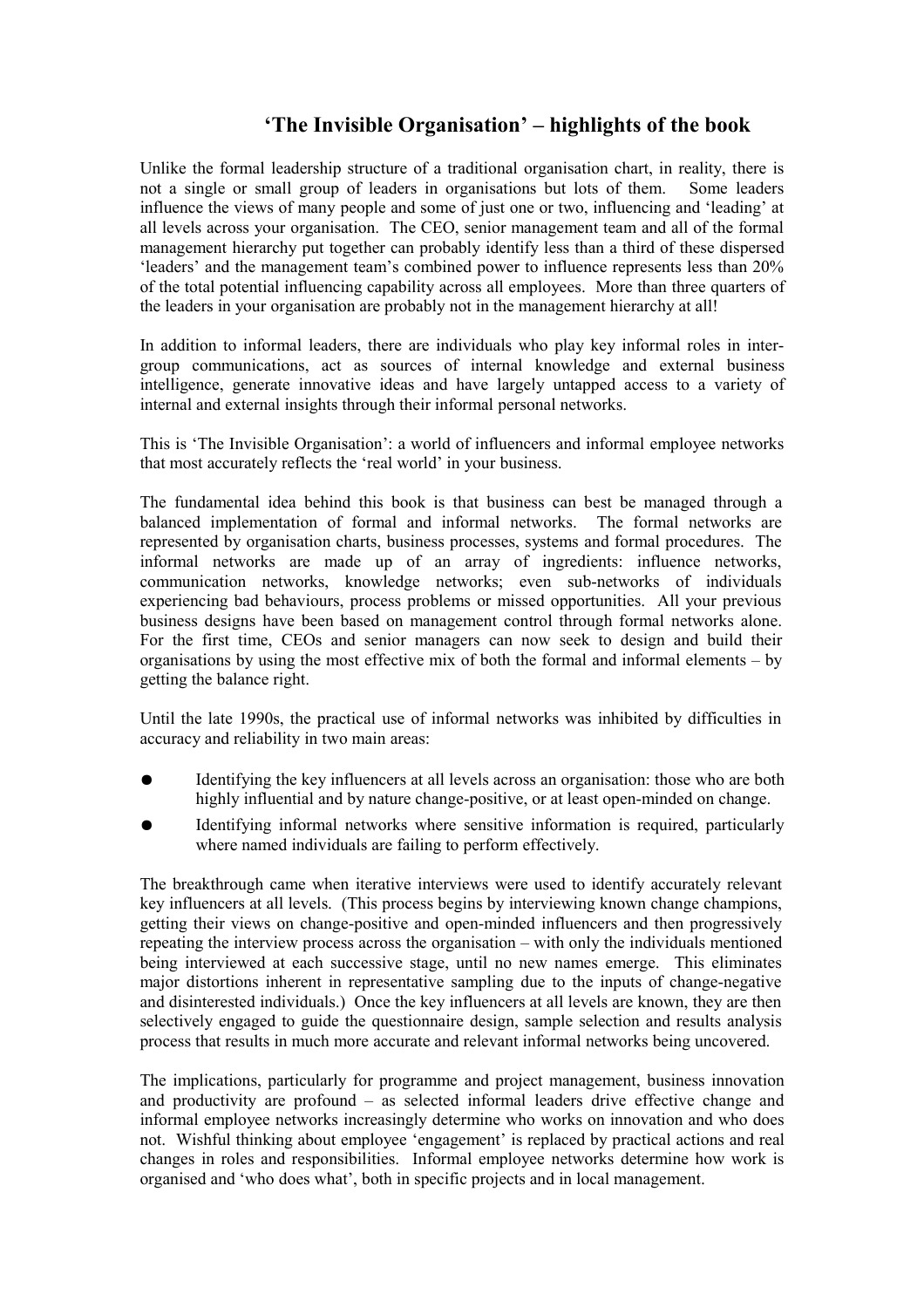Extensive experience over the last five to ten years shows that balanced formal and informal networks can be used to resolve effectively many of the intractable problems that have beset businesses in the past. Successful examples range from business turnarounds, large international mergers and acquisitions, major process and system-driven change programmes, fundamental cultural change and continuous improvement, through to organisational problem solving, succession planning and employee motivation on a day-to-day basis. It is an approach that offers a permanent alternative to the stubborn 70% failure rule for business change initiatives.

It is in the management areas, however, that the main impacts of the effective use of balanced networks will be experienced (see Chapter 5: Throwing out those tired old HR models). The high performance workplace of the future will incorporate the following very different roles:

- Executive leadership to develop strategic direction, with a little autocracy and a lot of collaboration for effective change implementation.
- Middle managers  $-$  to act as co-ordinators and enablers for the 'high performance workplace', guiding and integrating a plethora of ideas and initiatives, mainly from below, all within the context of an agreed business strategy.
- First-line management the *real* people managers in the 'high performance' workplace' - most will be key influencers, so some 60% of incumbents probably need to be replaced – often with more women than men.
- $HR$  Managers with a key role, to inform and guide senior managers in optimising the people resource through formal and informal mechanisms - but most won't make the transition
- Local influencers and those with extensive personal networks get much bigger roles across all forms of business change – as these key individuals become the *real* change agents.

Balanced networks will also have a profound impact on outsourcing decisions. In many cases, outsource suppliers are forced to overcome one fundamental hurdle that does not apply if change is implemented internally – they have to fragment at least some of the relevant informal personal networks! Because of the fundamental importance of using informal networks to drive successful business change, these increased pressures on outsource suppliers may well shape the future direction of the white collar outsourcing industry. The traditional outsourcing model will be replaced progressively by an in-house 'Transformoperate-transfer' model. This model is based on the service provider delivering a core team of change design and implementation specialists who will take transitional responsibility for selected areas of the business and will deliver agreed target changes in agreed timescales.

Once you know who the key players are across informal networks it becomes possible to implement practical, effective 'deep' leadership – the fruitless search to develop 'super managers' is replaced by practical leadership through 'super networks'. The real super managers are then those who can best engage and focus key individuals across the leadership 'super network'.

We are experiencing major breakthroughs in change management, knowledge management, organisational design, talent management, employee engagement, innovation, outsourcing and almost all of the traditional approaches to HR. Managing and motivating people effectively in a turbulent, fast-changing world is, for the first time, about to enter the executive's comfort zone.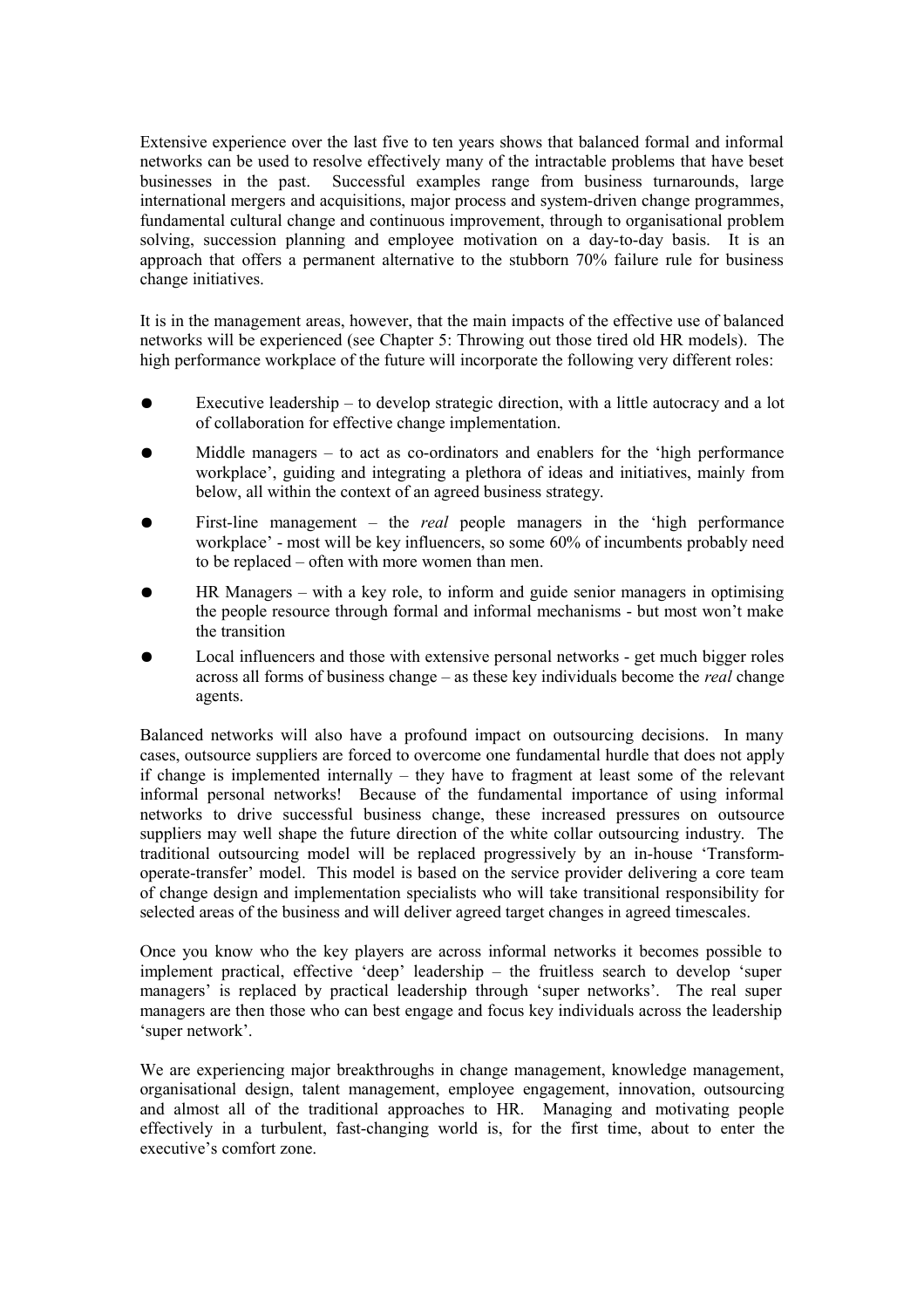# **Chapter 6: Managing your business using informal employee Networks**

Over the decades, there have been many management ideas and theories that have been propounded by a whole variety of inspirational speakers at conferences around the world. Once the initial buzz died down, most of these ideas came to be seen for what they were – mostly marginal improvements on best practices or just an interesting idea that time, and the realities of the business world, forgot. Many were actually very old ideas, dressed up in a shiny new suit of clothes to make them appear attractive – and make their proponents lots of money.

The fundamental idea behind this book is that business can best be managed by a balanced implementation of formal and informal networks. The formal networks are represented by organisation charts, business processes, systems and formal procedures. The informal networks are made up of an array of networks: influence networks, communication networks, knowledge networks, varying sub-networks of acceptable and unacceptable behaviours, and many more. All previous business designs have been based on management control through formal networks alone. For the first time, CEOs and senior managers can design and build their organisations by trying to optimise both the formal and informal elements.

If, therefore, the concept of managing your business through a balance of formal and informal networks is to succeed – with all the profound changes that this fundamental shift implies – it must be worth it. It must be *much* better than current practice and last the test of time. In other words, if balanced formal and informal networks are to have a lasting and major impact on businesses, the approach must successfully address and resolve most (if not all) of the really difficult problems experienced in businesses today.

To illustrate the power and scope of the balanced networks approach, the first part of this chapter is focused on a wide cross section of business problems that might confront a new CEO taking over a failing business. Although the examples used are from the private sector, almost all of the techniques and approaches used can be applied equally as well to business problems in the public sector.

# **Using balanced networks to address problems in a failing organisation**

Consider an extreme case - a new CEO, recently appointed to sort out a failing organisation with multiple problems. On day one he/she has no informal network of contacts, does not know the management team well and certainly does not know who drives all those informal influence networks across the organisation. The CEO gets lots of input and advice from direct reports but has little other than instinct to assess the value of this type of contribution. It is, after all, quite likely that many of the senior managers were involved in creating some of the problems in the first place.

If the multiple problems in the organisation are reasonably typical, these might include low productivity, poor innovation, a sloppy, error-prone or cynical culture, some effective and some poor managers, poor knowledge and expertise management, and very mixed performances across sales/customer servicing areas. Overall, the organisation's track record in making effective changes will leave a lot to be desired.

# *Creating the new CEO's personal network*

Addressing all these issues will take considerable skill, careful timing and judgement. The CEO will probably call upon consultants, selected managers and others to put together a vision of the future business and a high-level plan for the transformation. The chances of making these proposed changes real are vastly enhanced if informal network techniques combining influencer engagement and Organisational Network Analysis (see Figure) are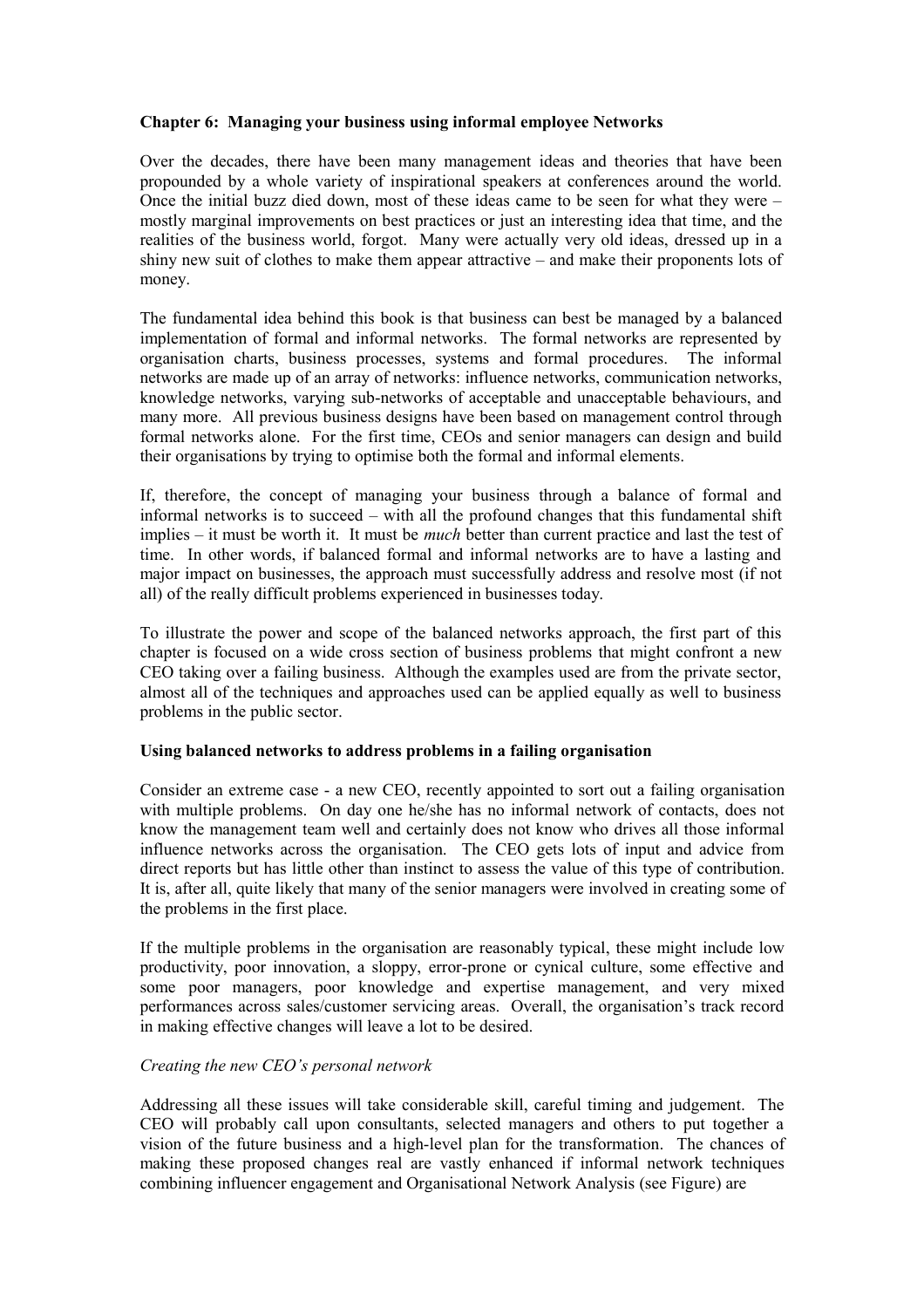

employed. The most immediate benefit is to identify an effective personal network of key people that the new CEO can engage with to drive change. In addition, relevant ONA scans will provide the CEO with a informal network 'toolkit' that can selectively be used later to aid the solution to specific business problems (as described below).

# *Changing the management team*

Top of the list will be those few individuals in the current management team who are identified as competent, change-positive or open-minded influencers, followed by changepositive influencers at lower levels in the organisation. Early, informal discussions with these key influencers will rapidly enable to CEO to identify areas of serious concern and key managers who may need to be replaced. Although some of the existing managers will be capable of playing a part in re-building the business, experience shows that significant changes to the management team (at all levels) at an early stage are strongly associated with successful turnarounds.

In choosing new members of the management team at different organisational levels, the CEO should consider promoting change-positive influencers with the right skills and knowledge, as well as selecting new managers from outside the organisation. In a failing organisation, it is important that changes at first line management level (where most people management takes place) are carried out quite rapidly following the creation of new senior and middle management teams. In all cases, relevant situational interviews, based on face-to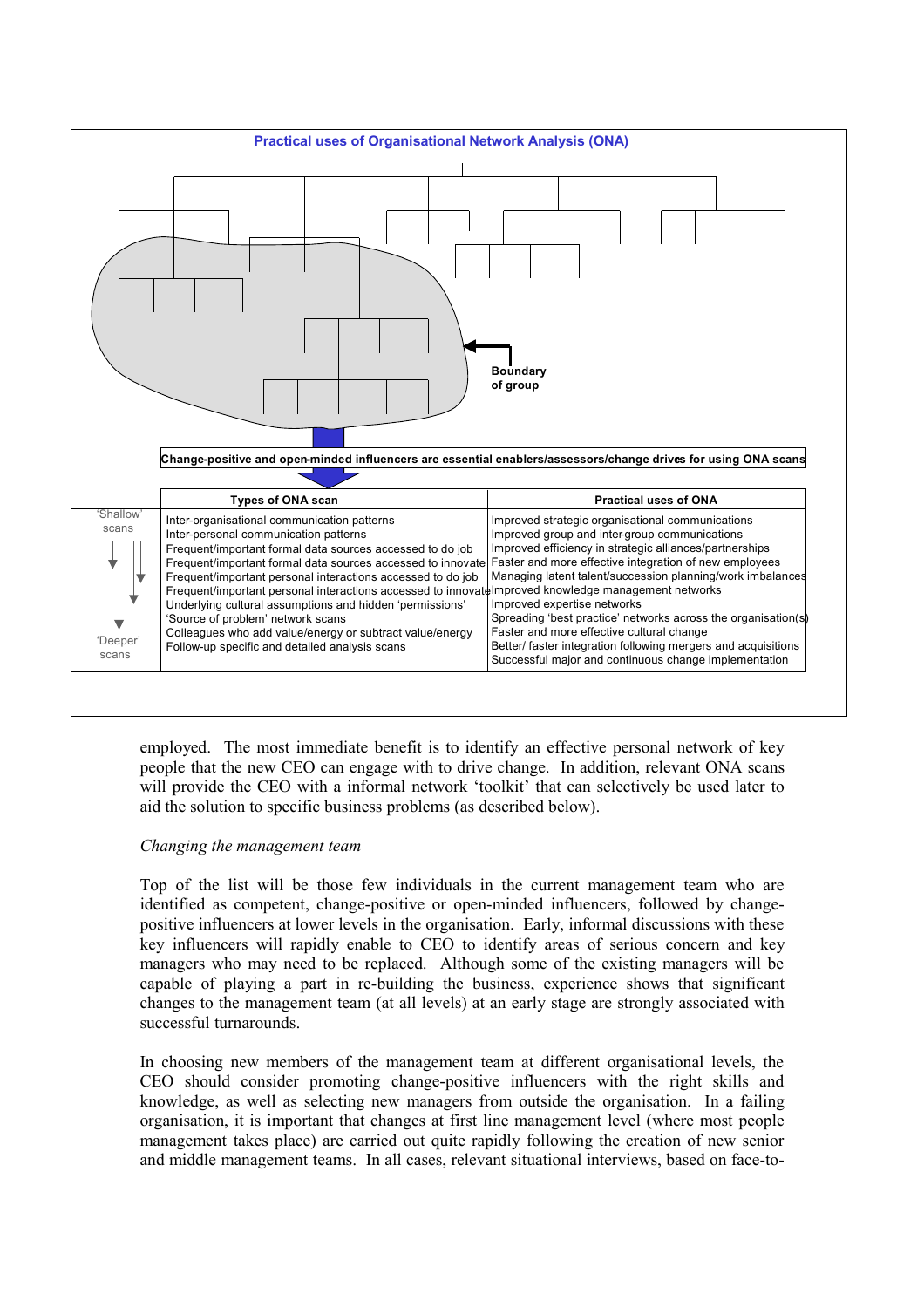face and team collaborative behaviours, are the assessment tool of choice. Key selection criteria for new members of the management team at different levels should include:

- Senior management able to develop the strategic direction, with a little autocracy and a lot of collaboration for sponsoring implementation through the organisation's *real*, mainly local, change agents.
- Middle managers  $-$  able to act as collaborative co-ordinators and enablers for the 'high performance workplace', guiding and integrating a plethora of ideas and initiatives, mainly from below. (Ideally, all internal candidates should be highly influential with those who would become the new manager's direct reports).
- First-line management the *real* people managers in the 'high performance' workplace' – as many as possible will be change-positive or open-minded influencers, recruited internally, but some will need to be recruited externally typically, with more women than men being chosen on merit.

As a routine element in each internal job change, the relevant individual's informal personal network status should be assessed to identify situations where informal networks may become fragmented by the move, with appropriate remedial action being taken (see below).



# Helicopter view of Influencer Engagement Process

**Yes** change and for major change programmes – building change resilience and capability for the future.much more successful in achieving timely and effective change objectives – for both continuous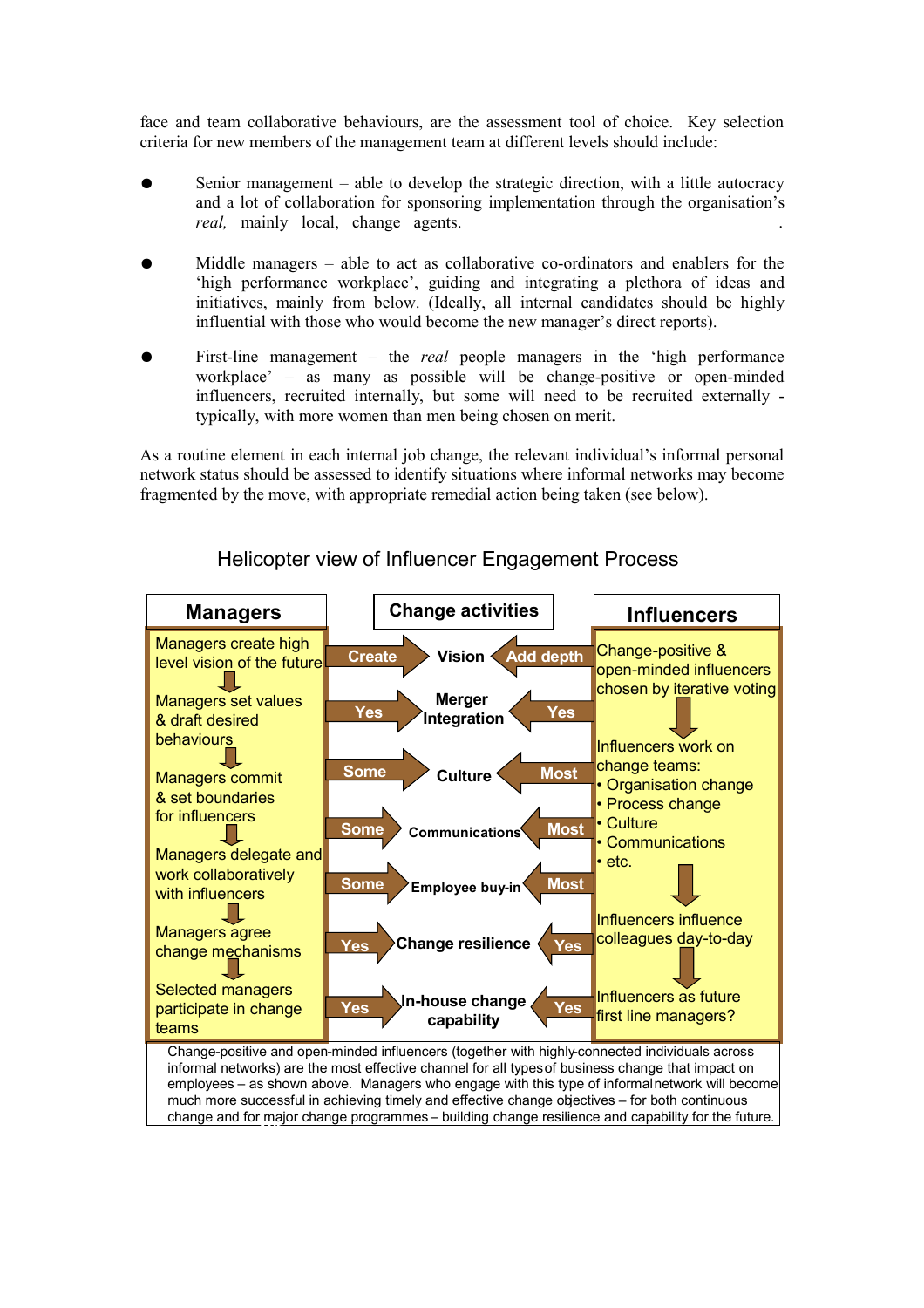Once the new management team at all levels is in place, each of the business problem areas can be addressed. A wide range of problems is examined below to illustrate how balanced formal and informal network techniques can be used to drive real business benefits in difficult circumstances.

# *Low productivity (and a poor work culture)*

Low productivity is always a symptom of more fundamental, underlying problems, such as poor, disjointed processes, unsuitable (inadequate or over-complex) IT systems or a 'lazy' work culture. Informal network techniques can be used to boost the business impact of traditional process and IT redesign initiatives – which are often very logical but disappointing when implemented - in three main ways:

- By using relevant change-positive and open-minded influencers to refine high-level visions, designs and plans, so that these become more realistic and effective. These key individuals not only understand the realities of the current work environment, but are the most likely group of employees to be innovative and open to new ideas. In addition, they are capable of winning the hearts and minds of colleagues, so smoothing and speeding up the implementation of new processes, systems and work practices.
- By being very selective in deciding on the employees who will be offered redundancy during any (compulsory or voluntary) downsizing exercise. The key to a successful downsizing is to be left with the 'right' people to successfully operate in the new smaller, streamlined work environment. Informal network techniques can be used to identify employees who should be retained in two ways. The most obvious are the change-positive and open-minded influencers. In addition, however, all employees with strong desirable Organisational Network Analysis (ONA) characteristics should be included, providing that they are not identified as 'value-subtracting' or habitually change negative. For example, those with strong informal communication networks (particularly broker types), key players in innovation or knowledge networks, or those who form a significant role in sales networks (possibly through their extensive contacts with current or potential customers).
- By using selected local managers, working with change-positive and open-minded influencers, to agree new work behaviours and then change the day-to-day culture through a series of 'reinforcement' exercises over a period of months. (Reinforcement changes behaviour on a day-to-day basis when these key individuals consistently congratulate and publicise 'good' colleague behaviours when the desired behaviours are carried out. Equally, but less often, they politely but firmly chastise 'bad' behaviours on a one-to-one informal basis.) It won't deliver 100% cultural utopia but it will eliminate almost all of the really poor behaviours very quickly. Effective culture exercises of this type can give a new impetus  $-$  a second surge if you get the timing right – to ongoing business transforming initiatives.

# *Poor innovation*

Research and development projects fail more often than they succeed. Out of every ten R&D projects, five are flops, three are abandoned and only two ultimately become commercially viable.

Most organisations with a poor track record of innovation assume that practical new ideas come from a few geniuses or from specialist teams who work in isolation for long periods before submitting their best ideas for review. Even when cross-silo teams are put in place,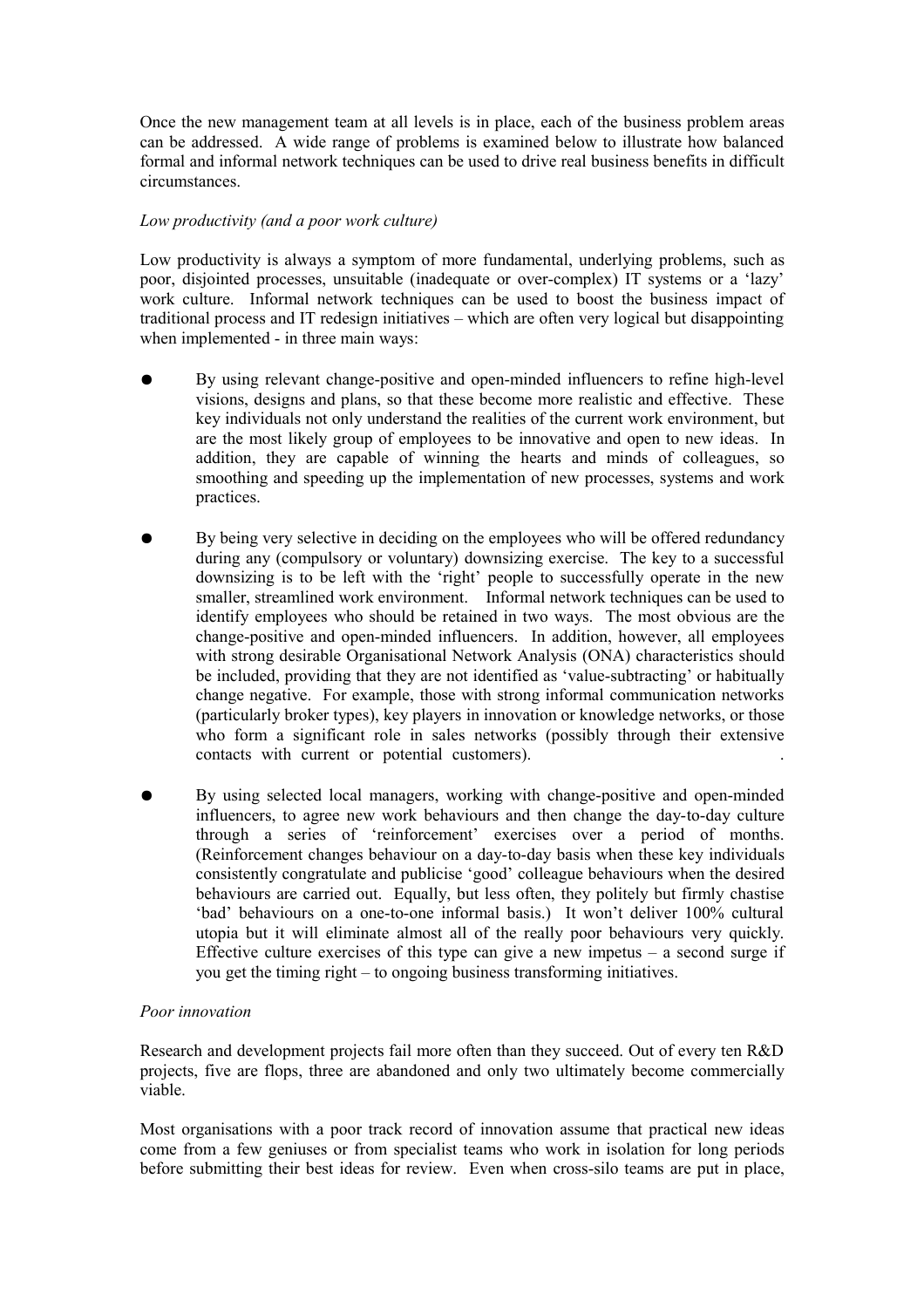these are often merely a reflection of internal silo structures – with project leaders chosen because of their seniority or perceived technical ability. These individuals, moreover, may not be the best judges of new ideas, and their specialist expertise may in fact blind them to innovations in other areas. Many will have relatively poor informal networks of relevant (internal and external) personal contacts.

In contrast, the reality is that most innovations are created through networks – groups of people with complementary skills (sometimes at diverse locations) working together. (The best innovation comes through problem solving; the best problem solving comes through cross-functional working. Innovation, with its high risk of failure, occurs at the boundary between stability and chaos. Informal networks operate at that boundary, and hence are a good environment for innovation. Organisational Network Analysis (ONA) can be used routinely to provide key insights into those individuals who should best be engaged in different types of innovation – balancing the needs for including key skills within manageable numbers of people, with a range of personal contacts covering all relevant skill and knowledge areas. Frequently, lower level individuals with broad experience within and outside the organisation prove to be more effective in innovation teams that their more senior, technically focused superiors who are less well travelled. In large organisations, the ONA databases can be used rather like an estate agent – to bring together the best match of skills and personal contacts to meet the requirements for a specific innovation project. As a rule of thumb, strong personal networks should cover both technical specialists and key managers in the organisation who are instrumental in bringing innovations to market.

Once the best mix of individuals is identified for a particular innovation project (or group of related projects), a certain amount of ingenuity is also required to create an optimum mix of formal and informal channels through which these people can stimulate engagement across multiple personal networks – workshops, intranet interest groups, shared database access, social events, mentor arrangement, etc. Getting the right people engaged in innovation is of course just part of the end-to-end, idea-to-market process. Effective innovative organisations still need to have effective processes in place to rapidly select, test, refine and bring new ideas to market.

It is easy to underestimate the potential impact of this fundamental shift in perspective – from 'specialist groups' to 'complementary skills plus personal networks'. The bottom line, however, is that a very different group of people become involved in innovation, with very different ways of working, and generally with very different, much improved business benefits.

# *Poor knowledge and expertise management*

Not all innovation across organisations is large, strategic or organised through project teams. A lot of specific, piecemeal innovation happens as a result of changes in the business or work environment, as part of continuous improvement programmes, or through local initiatives. Many larger organisations have in recent years invested significant sums of money in the development of knowledge management systems and associated training. Some of this knowledge sharing is, from time to time, invaluable in many types of business innovation. A lot of it is redundant.

Now that mature Organisational Network Analysis (ONA) is available, the historic model for knowledge management is changing. The traditional model was typically based on software facilities that enabled the acquisition, organisation, storage and dissemination of knowledge content. Generally this was done using standard taxonomies (classification and data relationship schemes) within customised software tools and repositories. The additional (and sometimes alternative) elements in the new model of knowledge management can be summarised as: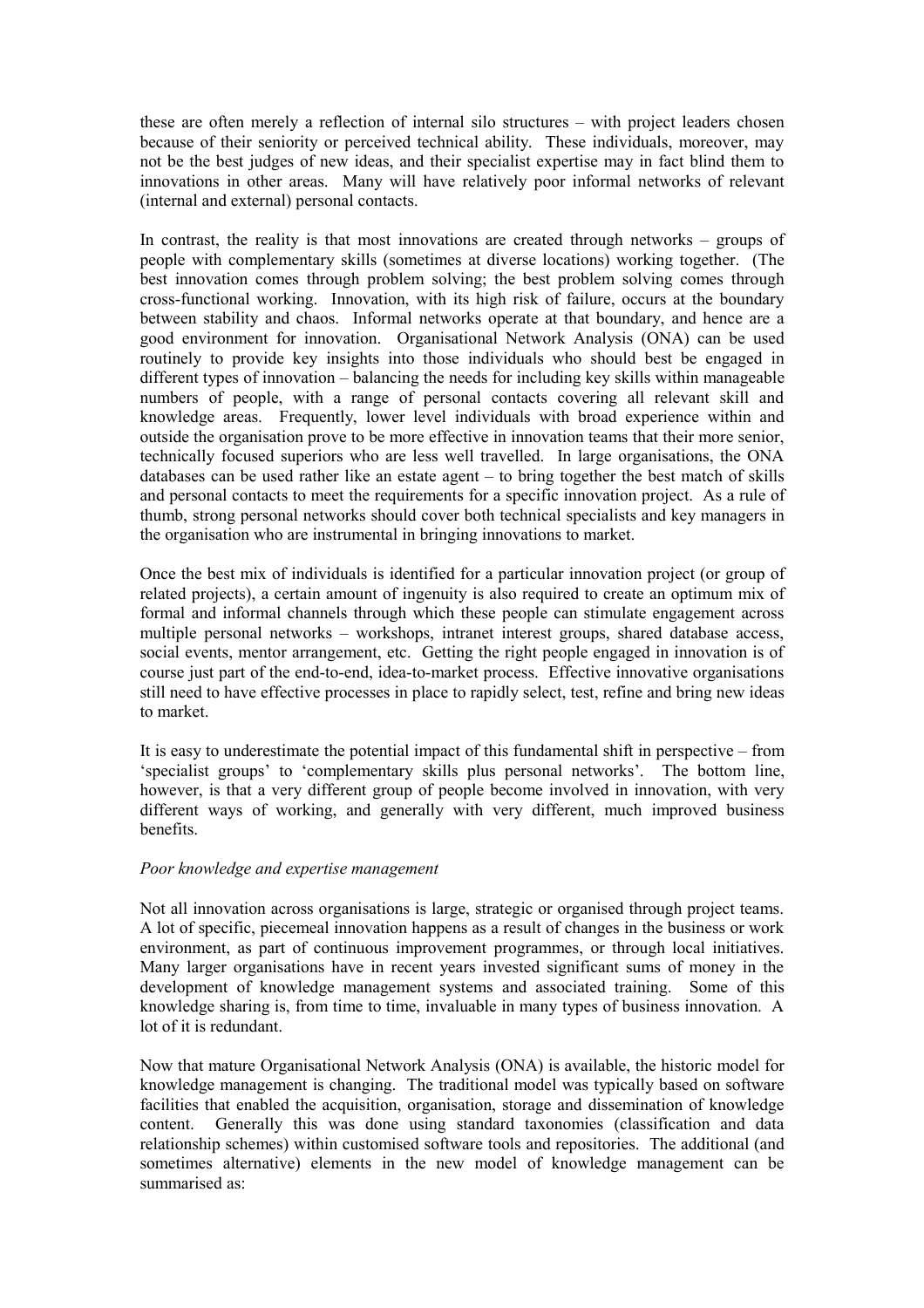'Connecting to the right people just-in-time, accessing their knowledge and advice on a particular business issue or problem, synthesising that knowledge, and applying it to good effect'.

Sometimes this may be formalised through special interest or ad hoc groups, but often it is carried out by one or two individuals working to sort out a problem that looks like it could grow into something bigger.

Once again, the bottom line is that very different people become involved, with very different ways of working, and generally with very different, improved business benefits.

#### *Very mixed performances across sales/customer servicing areas*

Rather like the myth of the genius researchers driving innovation, the myth of the 'supersalesperson' persists in many businesses today. Dig a bit below the surface, however, and a familiar pattern begins to emerge. The reality once again is that most high-performance sales teams operate through networks – groups of people within customer organisations, within the sales team itself and within the parent organisation.

Diverse, good quality client connections across several members of a sales team drive better, more-focused customer service and enhanced cross-selling opportunities. The most consistently effective sales teams have a broad spread of well-connected salespeople, in contrast to less consistent teams where success is often heavily dependent on a few individuals with extensive personal networks. The most significant benefit of personal networks within the parent organisation is to access key information and advice to assist with specific sales opportunities.

Given these insights, the challenge is to recruit only suitable salespeople who are good at collaborating in teams; extending the depth and breadth of existing networks within and across customers and sales team members; extending networks within selected areas of the parent organisation; setting up suitable mechanisms to encourage and reward all relevant personal networks; and progressively building the best practices across all sales teams.

The bottom line is that the new CEO will end up with a very different set of sales people, working and rewarded in different ways, delivering increased sales of current products and services, but with both procedures and a collaborative culture that can identify a better range of relevant products and services for the future.

#### *Assessing the new management team*

In any new management team – even a team that is selected by the best available techniques – there will be a few 'weak links'. These will be individuals who fail to thrive in the highpressure atmosphere of a business turnaround – people who feel swamped by the challenges, rather than invigorated. At about six months into operating the new management set up, the CEO will be very aware of both high performance managers and those who may need to be refocused or replaced. Influencer engagement techniques and ONA can once again provide two key insights into the effectiveness of the new management team.

The first insight is to identify those senior and middle managers (at the six month milestone) who are not now viewed as either change-positive or open-minded influencers and who have been identified through recent ONA scans as 'isolated', 'energy draining' or 'valuesubtracting' in getting work done or solving problems during the transition. Generally there will not be many of these failing managers but nevertheless it is important to take the necessary action at a reasonably early stage to maintain the credibility and momentum of the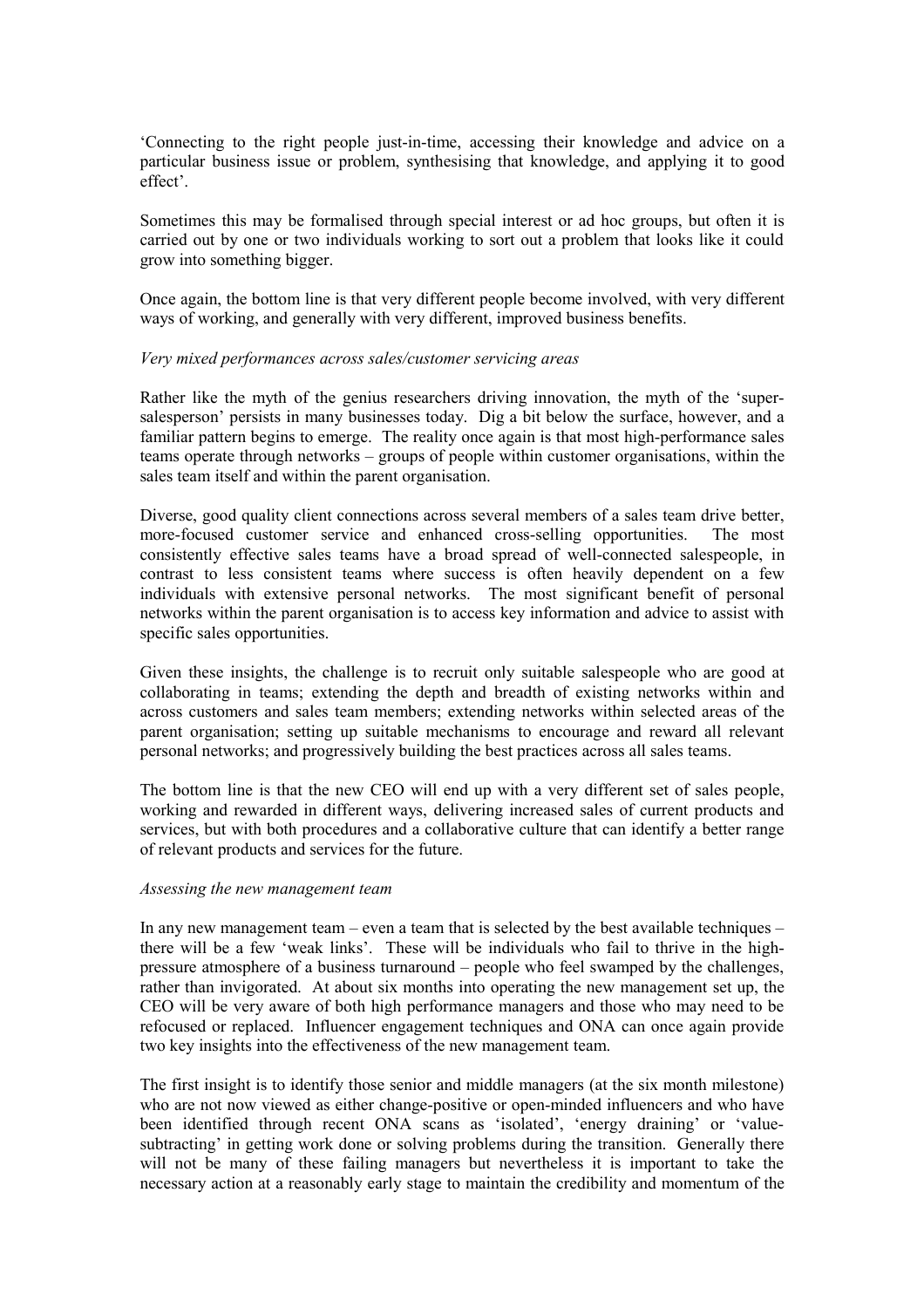key change initiatives. (Care must be taken in assessing individuals in this way because many senior managers can be very effective at a strategic level, or as heads of small specialist areas, without showing up as strong communicators or influencers.) Nevertheless, poor managers in key positions become very visible through these analyses – a perception that can be readily confirmed (or qualified) by informal off-the-record discussion with relevant local changepositive influencers.

The second insight is to identify those first line managers who are change-positive/openminded and influential with their peers and subordinates. As mentioned above, most supervisors/team leaders should fall into these categories at the six-month milestone. In particular, however, some of the external recruits at supervisor or team leader levels may be failing to make an impact and will need to be replaced sooner rather than later.

Also at the six-month point, informal feedback from influencers and comparative ONA scans (snapshots of relevant informal networks before and after important changes) will give a sound assessment of how well transitions are taking place and any areas for concern and remedial action. 'Real time' measures of employee support for particular change initiatives on (at least) a monthly basis - obtained form selected influencers on the communications review team(s) – will provide important inputs into change scheduling decisions, as well as highlighting issues and work areas that need to be addressed.

### *Rationalising business locations*

In many business turnaround situations, downsizing and product or service rationalisations present opportunities to restructure business locations. Relevant ONA scans showing 'as is' against 'should be' networks for communications, knowledge sharing, interest groups, etc. will often provide essential insights into where connected groups of employees should be located. Rather than indulging in simplistic 'organisation chart plus management views' based decisions, these informal networks open up opportunities for increased interaction between groups where this is really needed  $\overline{-}$  and where there will be significant, indirect business benefits.

Changing the physical location of relevant employees will increase opportunities for important informal contact. In some cases this might tip the balance on site locations in favour of fewer somewhat larger sites. (For example, as mentioned in Chapter 3, Chrysler brought all their people involved in new car development back into one location.) In others, it might simply mean relocating relevant staff from different groups onto the same open-plan floor or re-designing communal areas and communal services. When planning for increased, relevant informal contact, easy access to social areas and facilities can be an important stimulus to an effective informal network design.

# *Enhancing change programme and project management*

Traditional programme and project management methods have been very weak at managing the people side of change. Where 'user representatives' have been involved in change teams or on steering committees, the people chosen have typically been nominated by local managers, rather than being selected because of their influence or their extensive informal personal networks. Most of the time, therefore, the potentially most useful individuals are left on the sidelines. An effective new CEO may need to address entrenched positions on who are engaged in change teams and who are not.

# **CEO support for a balanced formal and informal network approach**

In many ways, it is easier for a new CEO to turn round a failing business using informal employee networks than it is for an incumbent CEO or senior manager. The new CEO has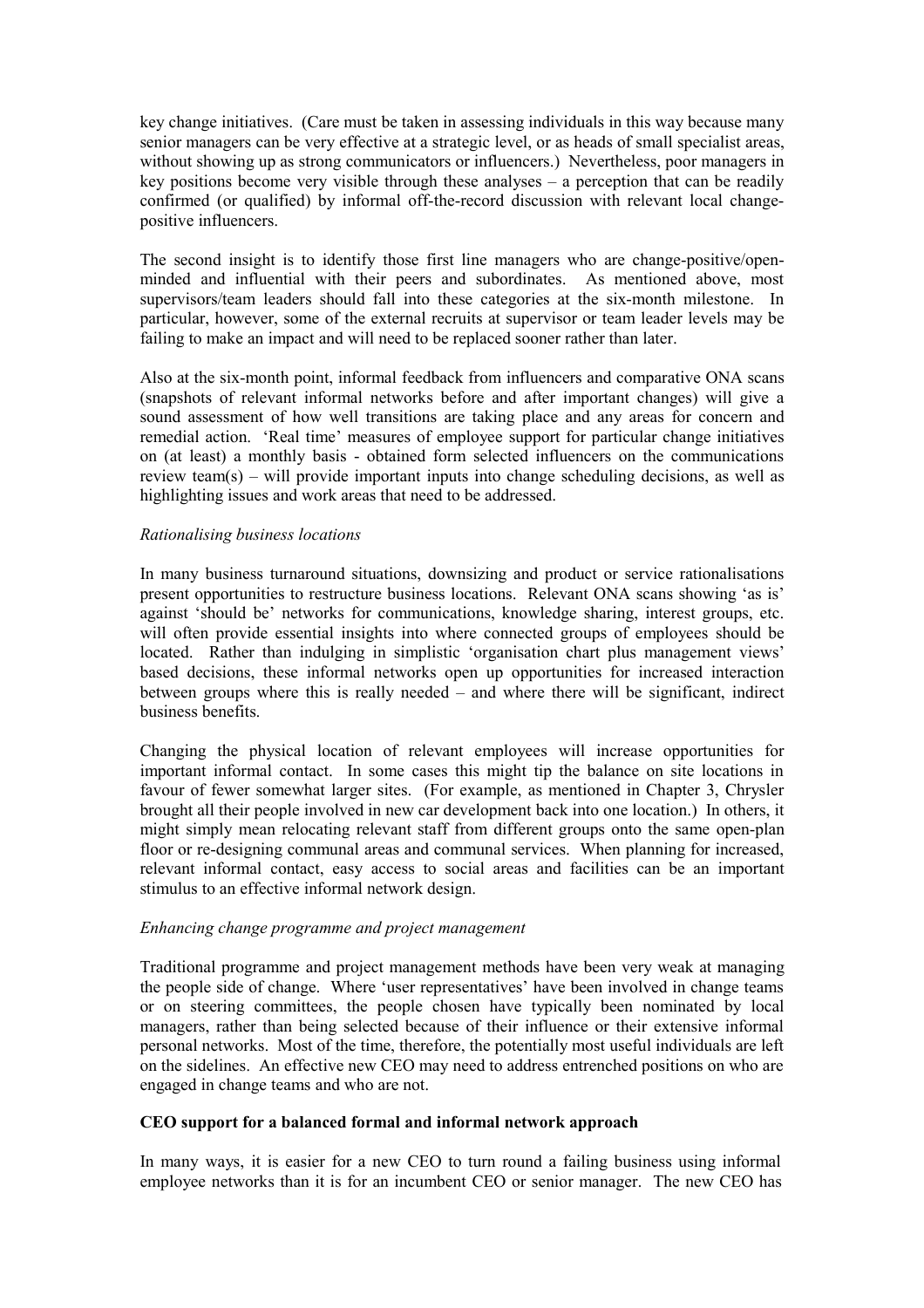no illusions about his or her personal networks on day one and is therefore more likely to welcome these new techniques – even if they are outside his or her normal comfort zone.

In all of the successful experiences described in the book there was senior management support for the use of balanced formal and informal networks to solve difficult, sometimes intractable organisational problems. Senior management mindsets, however, are the single greatest obstacle to using informal networks. Often this is simply because they do not have any experience of the techniques and their effectiveness. After all, "why should I change the way that I have managed up to now? My career has been very successful without all these new intangible ideas".

An existing CEO has a lot of historical baggage to deal with. Many have managed to convince themselves that they know who the key people are across the organisation. After all, is this capability not one of their ingrained management skills? Command and control type executives are pretty certain that their instincts on employees are correct. Even those senior managers with an open, collaborative management style often believe that they know most of the main organisational 'players'. But they are mainly wrong. This can come a shock. Senior managers typically recognise only about 10% to 15% of the real local leaders. Even first line managers/supervisors/team leaders struggle to recognise one in three of the critically important change-positive or open-minded influencers. The accuracy level is even lower when managers are asked to identify those with relevant, cross-silo or interorganisational personal networks.

Senior managers will need to be brave to make the move from traditional to balanced formal/informal leadership. Thankfully, the number of 'brave' leaders is increasingly rapidly. Their rewards will be great.